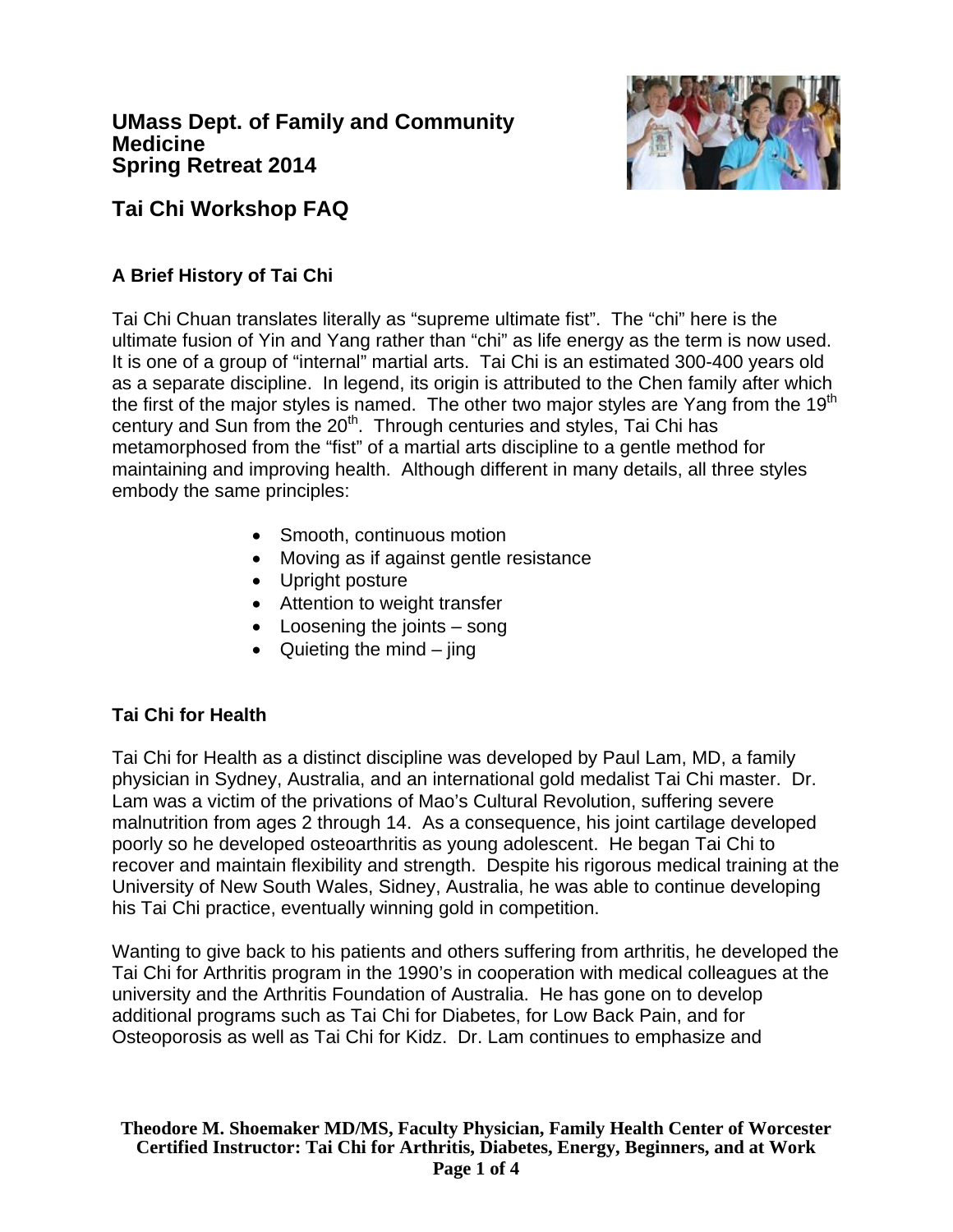participate in evidence-based research on tai chi. He also developed his own principles for Tai Chi for Health:

- Safety staying in your comfort zone, adapting the forms as needed, for example seated Tai Chi for those who cannot stand
- Enjoyment if you don't enjoy the exercise, you are less likely to stay with it
- Focus on health rather than martial arts or competition

The Tai Chi for Health program is expanding world-wide. There are about 60 Master Trainers who can certify others to teach, more than 6000 Instructors, and an estimate of close to one million people who have participated in at least one Tai Chi for Health class.

A crucial aspect of the expansion is the teaching method Dr. Lam developed. He devotes the same attention to evidence-based research on teaching as to research on the health benefits of tai chi. Traditional tai chi teaching expects the student to observe and imitate the master and senior students as best one can; there is relatively little explicit instruction presented at the level of a beginner. If the student persists in imitation, then after five, ten, or twenty years, the student may finally learn the forms. In order to make Tai Chi for Health forms accessible for beginners, Dr. Lam developed the Structured Progressive Teach Method (SPTM, affectionately known as "spitum") which supports safe, enjoyable learning from the beginning.

# **Research**

Although Paul Lam's discipline of Tai Chi for Health has done excellent work in making tai chi widely and safely available, it is far from the only effort. Many practitioners and researchers have devoted their work to demonstrating and disseminating the health benefits of tai chi. A local example is Peter Wayne, Ph.D. who is both Director of Research for the Osher Center for Integrative Medicine at Harvard Medical School and Brigham and Women's Hospital, and the founder and director for twenty years of the Tree of Life Tai Chi Center in Somerville, MA.

Among the health benefits that have been shown by well-conducted research:

- Improved balance and motor control
- Reduction in falls
- Reduction of arthritic, fibromyalgia, and other musculo-skeletal pain
- Improved flexibility
- Reduction in blood pressure
- Improved aerobic exercise capacity in CHD and CHF

**Theodore M. Shoemaker MD/MS, Faculty Physician, Family Health Center of Worcester Certified Instructor: Tai Chi for Arthritis, Diabetes, Energy, Beginners, and at Work Page 2 of 4**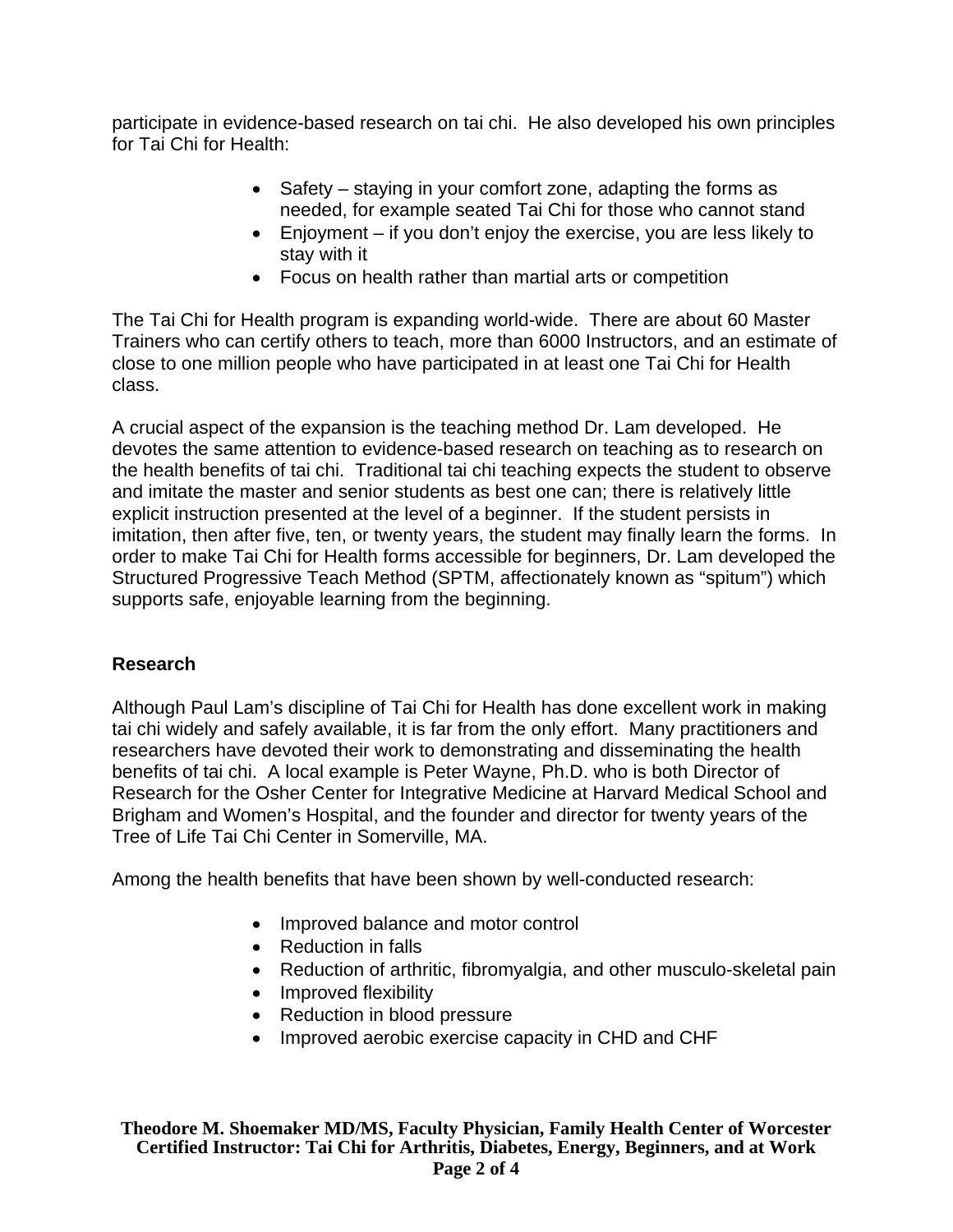- Improved respiratory function in COPD and possibly asthma
- Improved cognitive function in dementia
- Reduction in depression and anxiety in people with chronic medical issues
- Reduction in sleep disturbance and improvement in sleep quality

Clearly, conducting research on an intervention such as tai chi is difficult. Establishing appropriate control groups and isolating the intervention are both particular challenges. However, even the Cochrane has accepted that some benefits, such as reduction of fall risk, have been established. A number of major health organizations, such as CDC, have accepted and are promoting tai chi for some specific conditions. Continued efforts by workers such as Paul Lam and Peter Wayne, along with many others, will eventually establish other benefits.

## **Conclusion**



I hope this workshop has provided a useful introduction to tai chi and its benefits for health. My thanks to the UMass Department of Family and Community Medicine for inviting me to lead the workshop. For those interested in pursuing more details, there are gateways in the resources below. For those who would like to have this document in computer form, a PDF will be made available on the departmental web site.

### **Resources**

#### Books

Lam, Paul, with Maureen Miller. Teaching Tai Chi Effectively, Revised; Tai Chi Productions, 2011 - http://www.taichiforhealthinstitute.org/index.php

Wayne, Peter M., with Mark L. Fuerst. The Harvard Medical School Guide to Tai Chi; Harvard Health Publications, 2013. (Contains 51 pages of notes and references) http://www.treeoflifetaichi.com/

#### Reviews

**Theodore M. Shoemaker MD/MS, Faculty Physician, Family Health Center of Worcester Certified Instructor: Tai Chi for Arthritis, Diabetes, Energy, Beginners, and at Work Page 3 of 4**